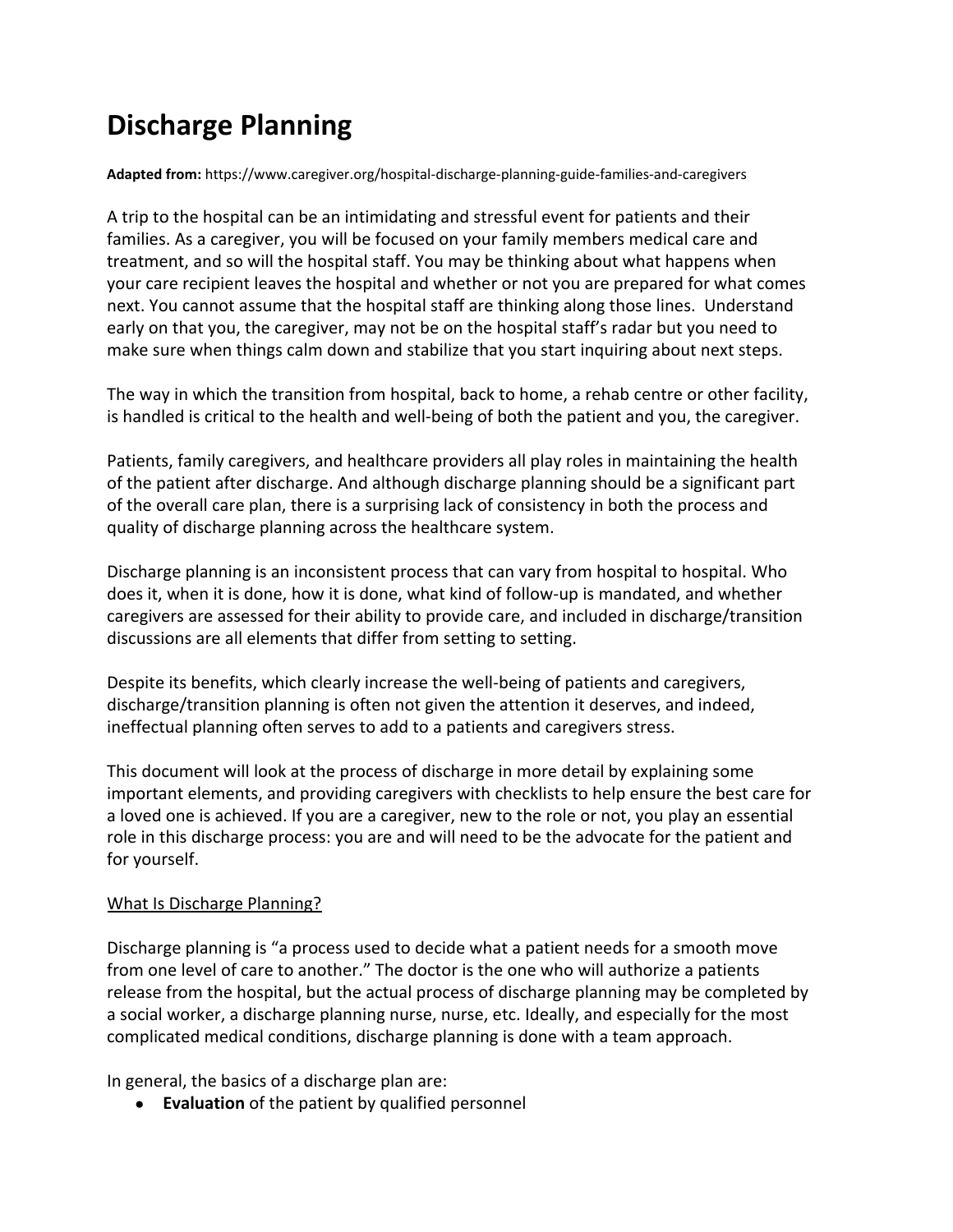- **Discussion** with the patient, caregiver and family
- **Planning** for homecoming or transfer to another care facility
- **Determining** what caregiver training or other support is needed
- **Referrals** to government home care programs and services, private home care agencies and/or appropriate support organizations in the community
- **Arranging** for follow-up appointments or tests

The discussion needs to include the physical condition of your family member both before and after hospitalization to better understand and assess the new needs of the patient; details of the types of care that will be required; and whether discharge will be to a facility or back to home. It also should include information on whether the patients condition is likely to improve; what activities he or she might need help with; information on medications and diet; what extra equipment might be needed, such as a wheelchair, hospital bed, commode, or oxygen; who will handle meal preparation, transportation and chores; and possibly a referral for a government home care assessment.

## Why Is Good Discharge Planning So Important?

Effective discharge planning can decrease the chances that your loved one is readmitted to the hospital, and can also help in recovery, ensure medications are prescribed and given correctly, and adequately prepare you, the caregiver, to take over your loved ones care. Having a comprehensive after care plan can also reduce the stress you, as the caregiver may be feeling as you prepare to provide possibly new or more complicated care.

Not all hospitals are successful at discharge planning. However, considering that, patients are released from hospitals "quicker and sicker" than in the past, makes the importance of comprehensive discharge planning and after care preparations even more critical for the patient and the family caregivers.

Even simple measures can help immensely. For example, you should be provided a telephone number(s) accessible 24 hours a day, perhaps 8-1-1, for care information should problems arise once you return home. A follow-up appointment to see the doctor should be arranged before your loved one leaves the hospital as well as referrals for specialists or other treatments deemed necessary. Since errors with medications are frequent and potentially dangerous, a thorough review of all medications should be an essential part of discharge planning. Medications need to be "reconciled," that is, the pre-hospitalization medications compared with the post-discharge list to see that there are no duplications, omissions, or harmful side effects.

## The Caregiver's Role in the Discharge Process

The discharge staff will not be familiar with all aspects of your loved ones situation. As caregiver, you are the expert in regards to your loved ones history. While you may not be a medical expert, if you've been a caregiver for a long time, you certainly know a lot about the patient and about your own abilities to provide care and a safe home setting.

The discharge planners should discuss with you your willingness and ability to provide care. You may have physical, financial, or other limitations that affect your caregiving capabilities. You may have other obligations such as a job or childcare that impact the time you have available. It is extremely important to tell hospital discharge staff about any and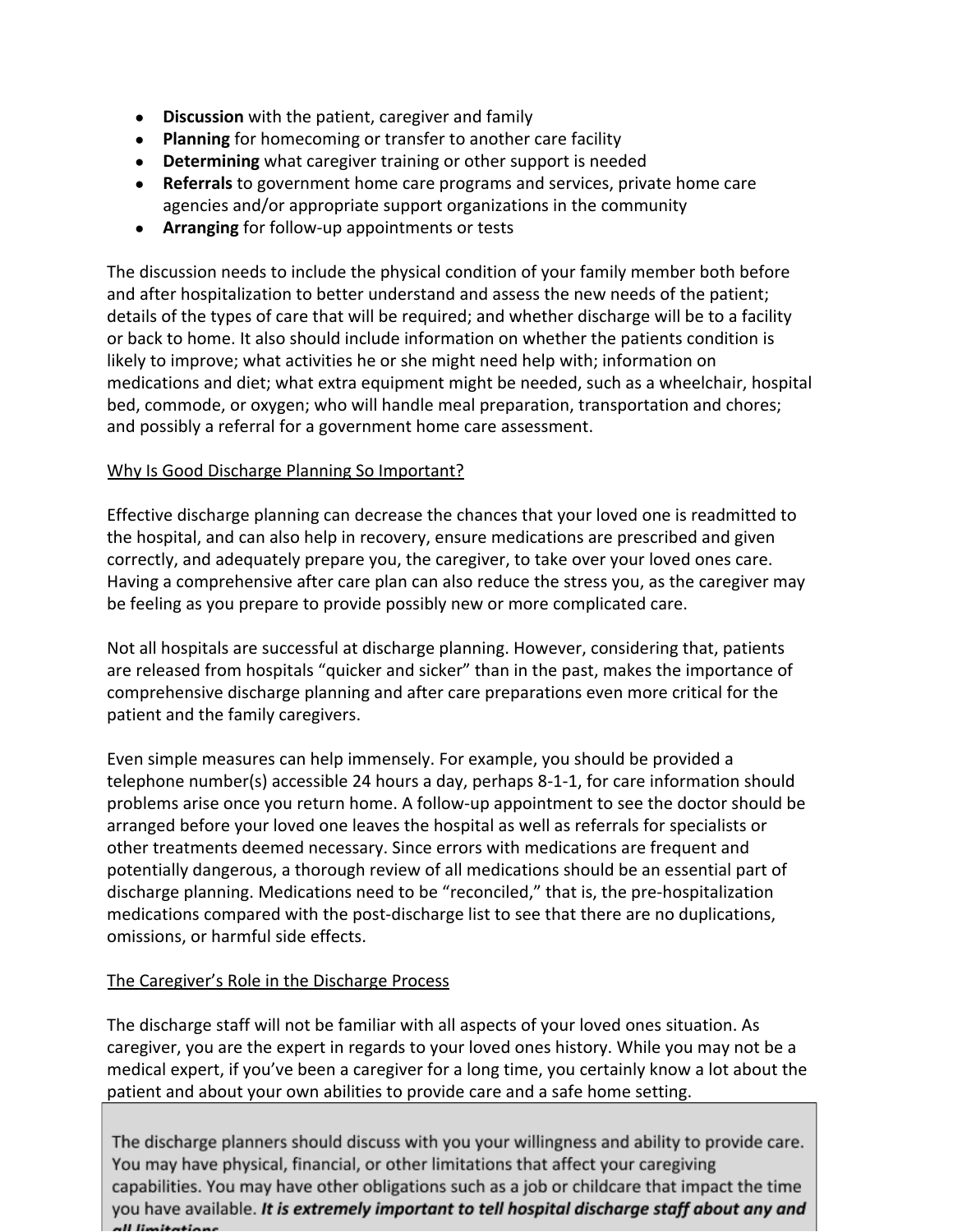Some of the care your loved one requires might be quite complicated. It is essential that you get any training you need in special care techniques, such as wound, feeding tube or catheter care, procedures for a ventilator, or transferring someone from bed to chair, before you leave the hospital. Don't allow the staff to assume that you are aware of and/or comfortable performing such tasks. If needed, nursing services should be arranged with the VON before discharge.

If your loved one has memory problems caused by dementia, stroke, or another disorder, discharge planning becomes more complicated, and **you** will need to be a part of all discharge discussions and assessments. You may need to remind the staff about special care and communication techniques needed by your loved one. Even without impaired memory, older people often have hearing or vision problems or are disoriented when they are in the hospital, so that these conversations are difficult to comprehend. They may need your help and you need to be included in all care conversations.

If you or your family member is more comfortable speaking in a language other than English, an interpreter should be provided for discussions on after care and discharge. Written materials must be provided in your language as well. Studies have shown that numerous, and sometimes dangerous, errors can be made in home care when language is not taken into account at discharge.

Because people are in a hurry to leave the hospital or facility, it is easy to forget what questions to ask. We suggest you keep the questions summarized below with you, and request that the discharge planner take the time to review them with you.

## Getting Help at Home

Listed below are common care responsibilities you may be handling for your family member after he or she returns home:

- Personal care: bathing, eating, dressing, toileting
- Household care: cooking, cleaning, laundry, shopping
- Healthcare: medication management, physicians appointments, physical therapy, wound treatment, injections, medical equipment and techniques
- Emotional care: companionship, meaningful activities, and conversation.

Once home, community organizations may be able to help with services such as transportation, meals, support groups, counselling, and possibly a break from your care responsibilities to allow you to rest and take care of yourself. Finding those services can take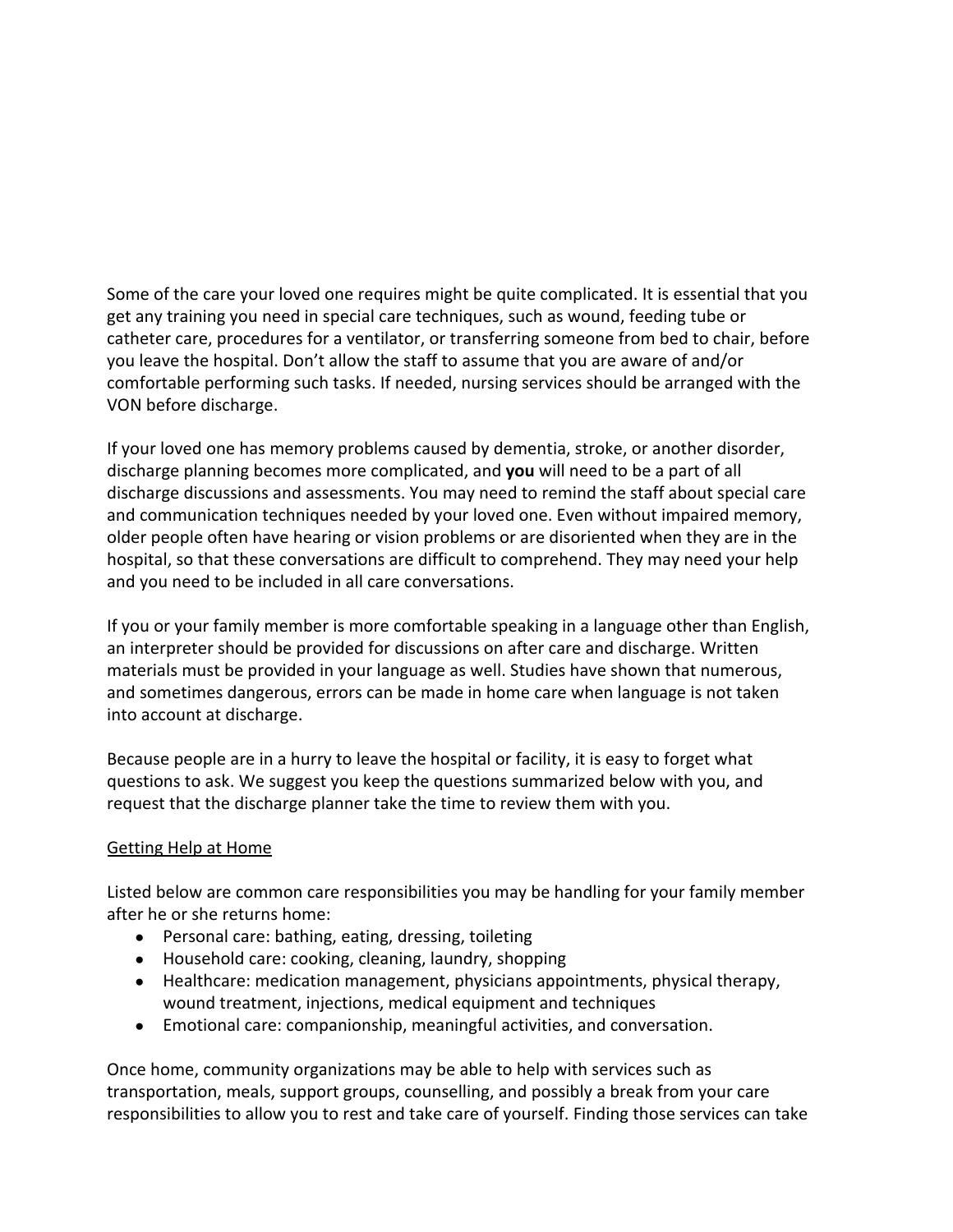some time and several phone calls. The discharge planner should be familiar with these community supports, but if not, the staff at [Caregivers Nova Scotia](http://www.caregiversns.org/) can assist you with access to this information.

Family and friends also might assist you with home care. If you need to hire paid in-home help, you have some decisions to make. Unfortunately, if you are not made aware before discharge that this additional home support is required you may not have enough time to engage the right provider for you and your loved ones needs. Many caregivers end up back at home and struggling to access home support services after the fact. This lag in time can create many stressful moments that need not have occurred with proper planning. This is another good reason discharge planning should start early—as the caregiver, you'll have time to research your options while your loved one is cared for in the hospital.

If home care is required and the patient is eligible the discharge planner should help you connect with Continuing Care. Continuing Care will complete a thorough assessment of the patient while in hospital and organize the care they need and qualify for before leaving hospital. You, the caregiver, should be on hand during this assessment so that you have input into the discussion, clearly understand the process and what services will be put in place to help both you and the patient once you return home. A Caregivers Nova Scotia, Caregiver Support Coordinator can help make sure you have access to all the program options that you should be aware of before leaving hospital.

Think about both your needs as a caregiver and the needs of the person you are caring for, including language and cultural background.

#### Discharge to a Facility

If the patient is being discharged to a rehab facility or nursing home, effective transition planning should ensure continuity of care, clarify the current state of the patients health and capabilities, review medications, and if applicable, help you select the facility to which your loved one is to be released.

Too often, however, choosing a facility can be a source of stress for families. You may have very little time and little information on which to base your decision. You might simply be given a list of facilities, and asked to choose one or you may have to accept the placement offered to you if the patient needs to be placed immediately.

Convenience is a factor to consider—you need to be able to easily get to the facility—but the quality of care is very important, and you may have to sacrifice your convenience for the sake of better care. The list of questions below will give you direction as you start your search for a facility.

#### Paying for Care After Discharge

If you have private insurance you should investigate what services they may cover. If something is determined by the doctor to be "medically necessary," you may be able to get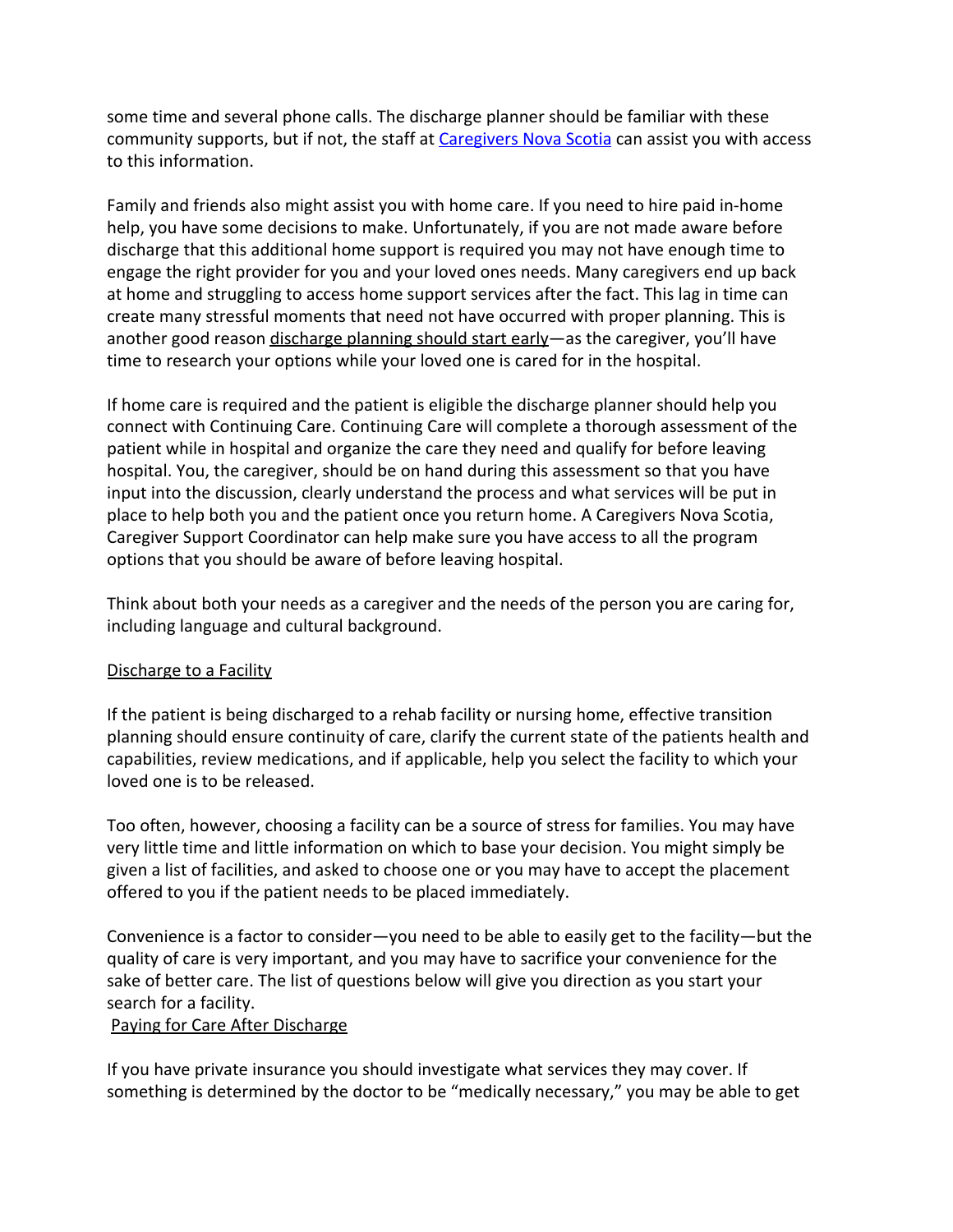coverage for certain skilled care or equipment. Keep careful records of your conversations with insurance providers.

## **What if You Feel It's Too Early for Discharge?**

If you don't agree that your loved one is ready for discharge, *you should discuss your fears, concerns* and reservations with the physician and discharge planner. There may be things that the hospital staff can do to help relieve your fears. Don't wait until you get home and feel overwhelmed and panicked. Speak up; the staff should be there to help support you as you prepare to take on this role.

## **Some Basic Questions for Caregivers to Ask**

Questions about the illness:

- What is it and what can I expect?
- What should I watch out for?
- Will we get home care and will a nurse or therapist come to our home to work with my relative? Who pays for this service?
- How do I get advice about care, danger signs, a phone number for someone to talk to, and follow-up medical appointments?
- Have I been given information either verbally or in writing that I understand and can refer to?
- Do we need special instructions because my relative has Alzheimer's or memory loss?

What kind of care is needed?

- Bathing
- Dressing
- Eating (are there diet restrictions, e.g., soft foods only? Certain foods not allowed?)
- Personal hygiene
- Grooming
- Toileting
- Transfer (moving from bed to chair)
- Mobility (includes walking)
- Medications
- Managing symptoms (e.g., pain or nausea)
- Special equipment
- Coordinating the patient's medical care
- Transportation
- Household chores
- Taking care of finances

Questions when my relative is being discharged home:\*

- How do we manage stairs?
- Will we need a ramp, handrails, grab bars?
- Are hazards such as area rugs and electric cords out of the way?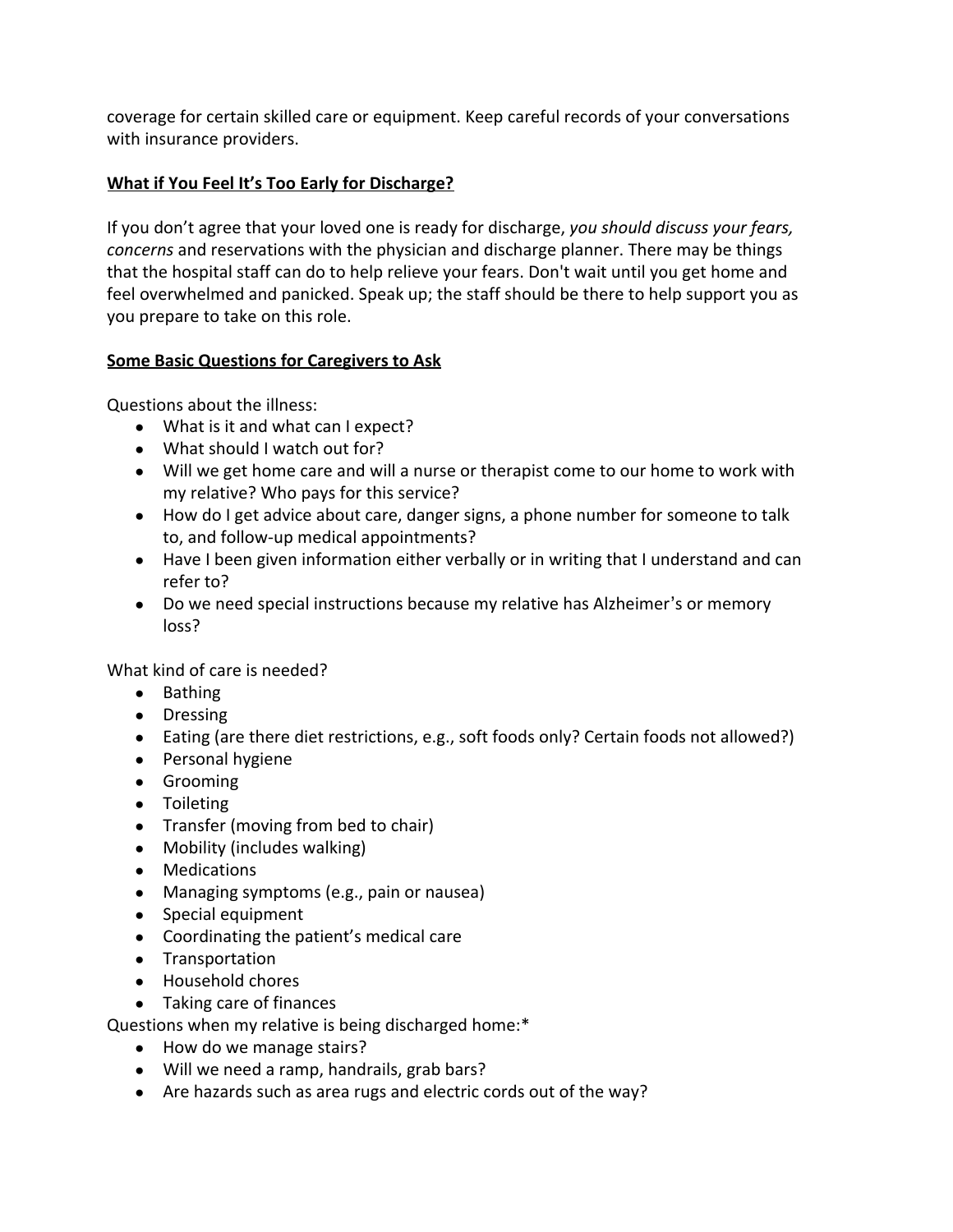- Will we need equipment such as hospital bed, shower chair, commode, oxygen tank? Where do I get this equipment?
- Who pays for these items?
- Will we need supplies such as adult diapers, disposable gloves, skin care items? Where do I get these items?
- Will insurance/MSI pay for these?
- Do I need to hire additional help? What help might be provided to me through Continuing Care? How do I arrange for this care?

Questions about training:

- Are there special care techniques I need to learn about such as changing dressings, helping someone swallow a pill, giving injections, using special equipment?
- Have I been trained in or shown transfer skills and ways to prevent falls?
- Do I know how to turn someone in bed so he or she doesn't get bedsores?
- Who will train me?
- When will they train me?
- Can I begin the training in the hospital?

Questions when discharge is to a rehab facility or nursing home:

- How long is my relative expected to remain in the facility?
- Who will select the facility?
- Is the facility clean, well kept, quiet, a comfortable temperature?
- Does the facility have experience working with families of my culture/language?
- Does the staff speak our language?
- Is the food culturally appropriate?
- Is the building safe (smoke detectors, sprinkler system, marked exits)?
- Is the location convenient? Do I have transportation to get there?

For longer stays:

- How many staff are on duty at any given time?
- What is the staff turnover rate?
- Is there a social worker? Is there a family council?
- Do residents have safe access to the outdoors?
- Are there special facilities/programs for dementia patients?
- Are there means for families to interact with staff?
- Is the staff welcoming to families?
- What types of services will I be responsible to pay for?
- What do I do if I have an issue with staff/facility policies etc.?

Questions about medications:

- Why is this medicine prescribed? How does it work? How long the will the medicine have to be taken?
- How will we know that the medicine is effective?
- Will this medicine interact with other medications? Prescription and nonprescription? Or herbal preparations that my relative is taking now?
- Should this medicine be taken with food? Are there any foods or beverages to avoid?